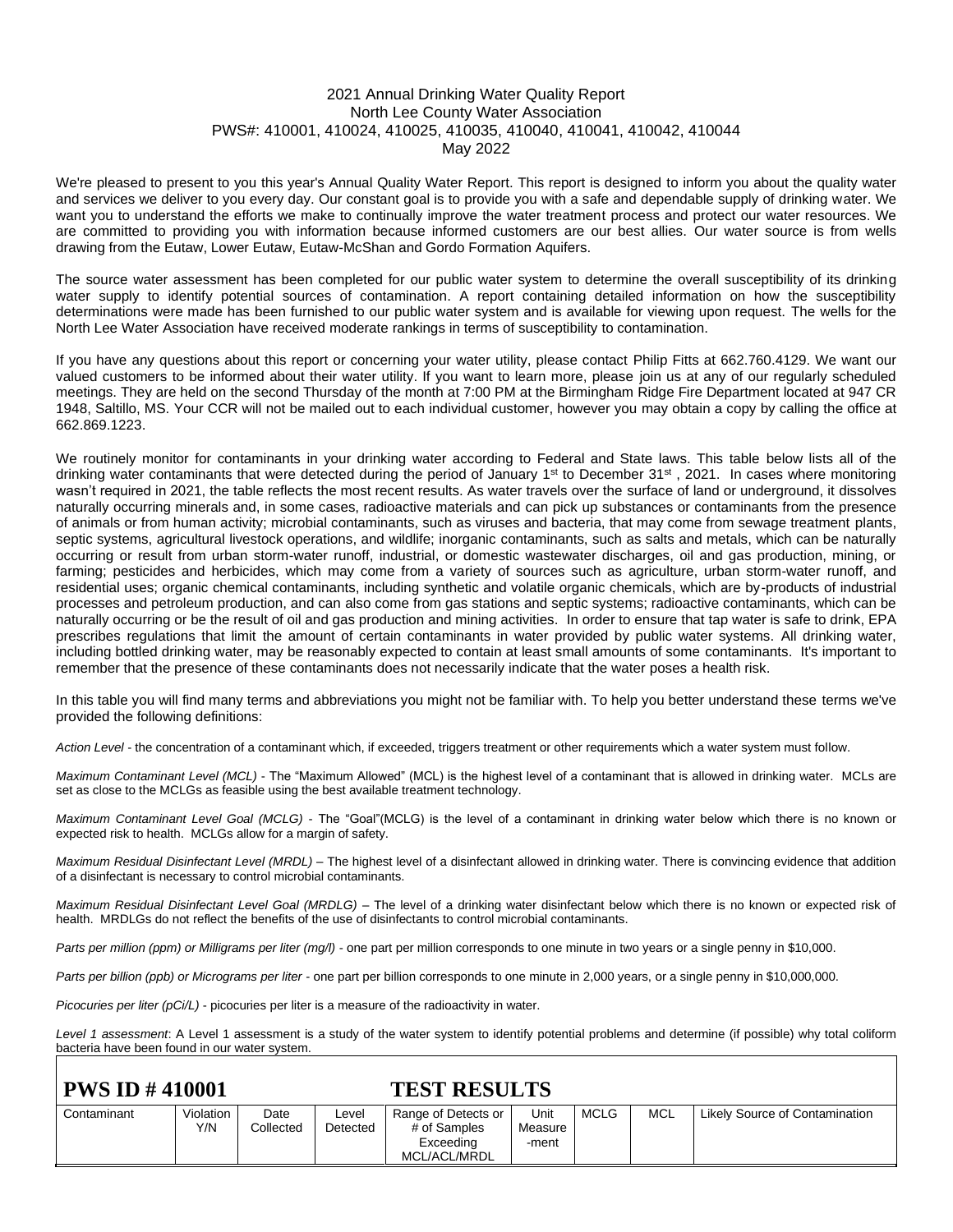| <b>Microbiological Contaminants</b>                |                  |                   |                   |                                                                  |      |                          |             |                |            |               |                                                                             |                                                                                                              |
|----------------------------------------------------|------------------|-------------------|-------------------|------------------------------------------------------------------|------|--------------------------|-------------|----------------|------------|---------------|-----------------------------------------------------------------------------|--------------------------------------------------------------------------------------------------------------|
| 1. Total Coliform<br>Bacteria including<br>E. Coli | N                | May               | Monitoring        |                                                                  |      | NA                       |             | 0              |            |               | presence of coliform<br>bacteria in 5% of<br>monthly samples                | Naturally present<br>in the environment<br>E Coli comes from<br>human and animal<br>fecal waste              |
| <b>Inorganic Contaminants</b>                      |                  |                   |                   |                                                                  |      |                          |             |                |            |               |                                                                             |                                                                                                              |
| 8. Arsenic                                         | N                | 2021              | .6                | No Range                                                         |      | ppb                      |             | n/a            |            | 10            |                                                                             | Erosion of natural deposits; runoff<br>from orchards; runoff from glass<br>and electronics production wastes |
| 10. Barium                                         | N                | 2021              | .0794             | No Range                                                         |      | ppm                      |             | $\overline{2}$ |            | 2             | Discharge of drilling wastes;<br>erosion of natural deposits                | discharge from metal refineries;                                                                             |
| 14. Copper                                         | N                | 2018/20*          | .4                | 0                                                                |      | ppm                      |             | 1.3            | $AL=1.3$   |               | systems; erosion of natural<br>preservatives                                | Corrosion of household plumbing<br>deposits; leaching from wood                                              |
| 17. Lead                                           | N                | 2018/20*          | $\mathbf{1}$      | 0                                                                |      | ppb                      |             | $\mathbf 0$    | $AL=15$    |               | systems, erosion of natural<br>deposits                                     | Corrosion of household plumbing                                                                              |
| Sodium                                             | N                | 2019*             | 34000             | No Range                                                         |      | ppb                      |             | $\mathbf 0$    |            | $\Omega$      | Road Salt, Water Treatment<br>Sewage Effluents.                             | Chemicals, Water Softeners and                                                                               |
| <b>Volatile Organic Contaminants</b>               |                  |                   |                   |                                                                  |      |                          |             |                |            |               |                                                                             |                                                                                                              |
| 76. Xylenes                                        | N                | 2021              | .001952           | No Range                                                         |      | ppm                      |             | 10             |            | 10            | Discharge from petroleum<br>factories; discharge from<br>chemical factories |                                                                                                              |
| <b>Disinfection By-Products</b>                    |                  |                   |                   |                                                                  |      |                          |             |                |            |               |                                                                             |                                                                                                              |
| 82. TTHM<br>[Total<br>trihalomethanes]             | N                | 2021              | 2.22              | No Range                                                         | ppb  |                          | 0           |                | 80         | chlorination. | By-product of drinking water                                                |                                                                                                              |
| Chlorine                                           | $\mathsf{N}$     | 2021              | 1.6               | $.4 - 1.9$                                                       | mg/l |                          | 0           |                | $MRDL = 4$ | microbes      | Water additive used to control                                              |                                                                                                              |
|                                                    |                  |                   |                   |                                                                  |      |                          |             |                |            |               |                                                                             |                                                                                                              |
| <b>PWS ID #410024</b>                              |                  |                   |                   | <b>TEST RESULTS</b>                                              |      |                          |             |                |            |               |                                                                             |                                                                                                              |
| Contaminant                                        | Violation<br>Y/N | Date<br>Collected | Level<br>Detected | Range of Detects or<br># of Samples<br>Exceeding<br>MCL/ACL/MRDL |      | Unit<br>Measure<br>-ment | <b>MCLG</b> |                | <b>MCL</b> |               |                                                                             | Likely Source of Contamination                                                                               |
| <b>Inorganic Contaminants</b>                      |                  |                   |                   |                                                                  |      |                          |             |                |            |               |                                                                             |                                                                                                              |
| 8. Arsenic                                         | $\mathsf{N}$     | 2020*             | $\cdot 9$         | $.1 - .9$                                                        |      | ppb                      |             | n/a            |            | 10            |                                                                             | Erosion of natural deposits; runoff<br>from orchards: runoff from glass                                      |

| 8. Arsenic   | N | 2020^    | .ყ    | . 1 - .9      | ppp | n/a | 10       | Erosion of natural deposits; runoff<br>from orchards; runoff from glass<br>and electronics production wastes                       |
|--------------|---|----------|-------|---------------|-----|-----|----------|------------------------------------------------------------------------------------------------------------------------------------|
| 10. Barium   | N | 2020*    | .1256 | .1254 - .1256 | ppm | 2   | 2        | Discharge of drilling wastes:<br>discharge from metal refineries;<br>erosion of natural deposits                                   |
| 14. Copper   | N | 2018/20* | .3    | $\mathbf 0$   | ppm | 1.3 | $AL=1.3$ | Corrosion of household plumbing<br>systems; erosion of natural<br>deposits; leaching from wood<br>preservatives                    |
| 15. Cyanide  | N | 2020*    | 17    | No Range      | ppb | 200 | 200      | Discharge from steel/metal<br>factories; discharge from plastic<br>and fertilizer factories                                        |
| 16. Fluoride | N | 2020*    | .118  | .104 - .118   | ppm | 4   |          | Erosion of natural deposits; water<br>additive which promotes strong<br>teeth; discharge from fertilizer and<br>aluminum factories |
| 17. Lead     | N | 2018/20* |       | $\Omega$      | ppb | 0   | $AL=15$  | Corrosion of household plumbing<br>systems, erosion of natural<br>deposits                                                         |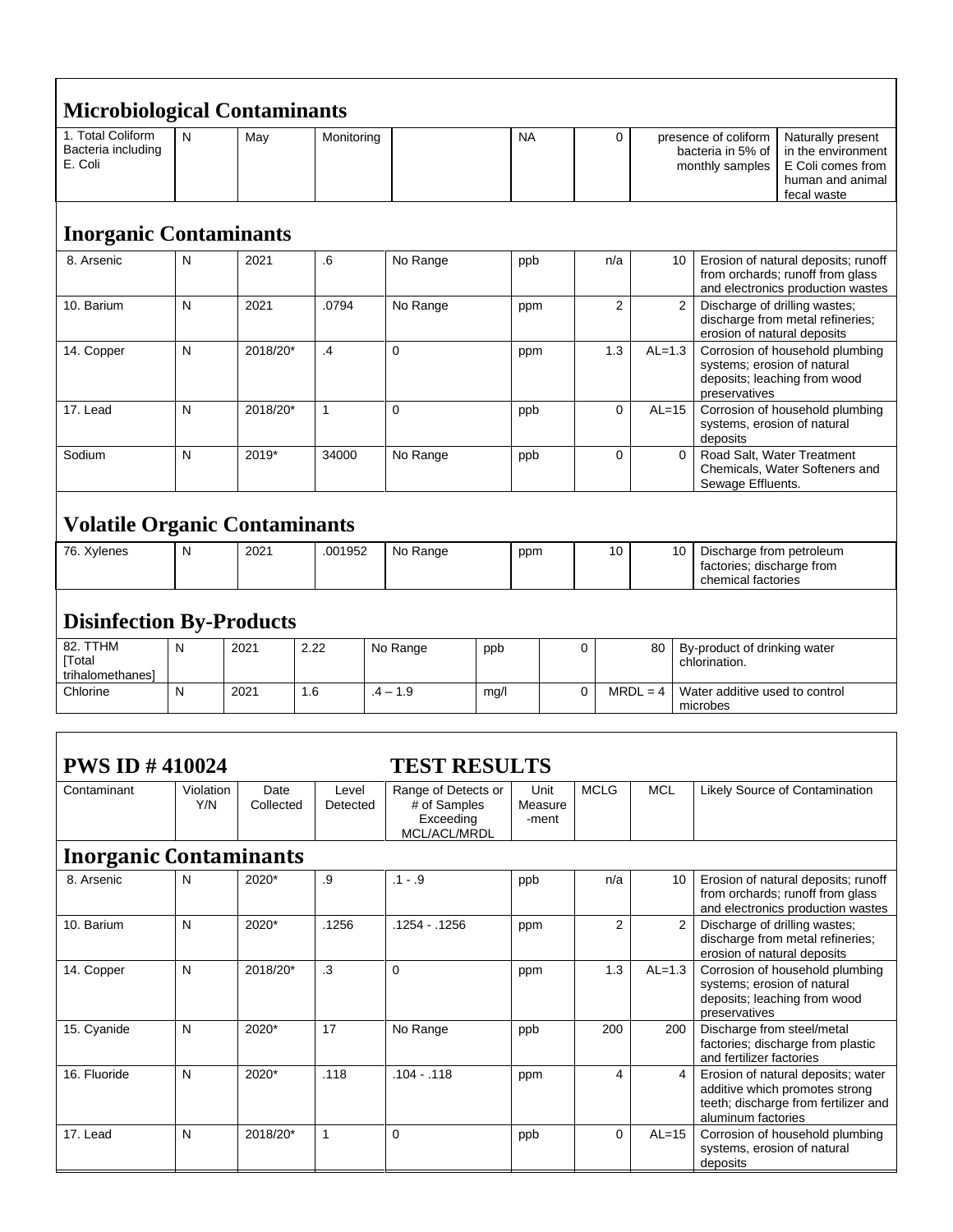| Sodium                                 | N                | 2019*             |     | 32000             | 27000 - 32000                                                    |      | ppb                      |             | 0              |                | 0        | Road Salt, Water Treatment<br>Chemicals, Water Softeners and<br>Sewage Effluents.                               |
|----------------------------------------|------------------|-------------------|-----|-------------------|------------------------------------------------------------------|------|--------------------------|-------------|----------------|----------------|----------|-----------------------------------------------------------------------------------------------------------------|
| <b>Volatile Organic Contaminants</b>   |                  |                   |     |                   |                                                                  |      |                          |             |                |                |          |                                                                                                                 |
| 76. Xylenes                            | N                | 2021              |     | .000732           | No Range                                                         |      | ppm                      |             | 10             |                | 10       | Discharge from petroleum<br>factories; discharge from<br>chemical factories                                     |
| <b>Disinfection By-Products</b>        |                  |                   |     |                   |                                                                  |      |                          |             |                |                |          |                                                                                                                 |
| Chlorine                               | N                | 2021              | 1.4 |                   | $.3 - 2.9$                                                       | mg/l |                          | 0           |                | $MRDL = 4$     |          | Water additive used to control<br>microbes                                                                      |
|                                        |                  |                   |     |                   |                                                                  |      |                          |             |                |                |          |                                                                                                                 |
| <b>PWS ID #410025</b>                  |                  |                   |     |                   | <b>TEST RESULTS</b>                                              |      |                          |             |                |                |          |                                                                                                                 |
| Contaminant                            | Violation<br>Y/N | Date<br>Collected |     | Level<br>Detected | Range of Detects or<br># of Samples<br>Exceeding<br>MCL/ACL/MRDL |      | Unit<br>Measure<br>-ment |             | <b>MCLG</b>    | <b>MCL</b>     |          | Likely Source of Contamination                                                                                  |
| <b>Inorganic Contaminants</b>          |                  |                   |     |                   |                                                                  |      |                          |             |                |                |          |                                                                                                                 |
| 8. Arsenic                             | N                | 2020*             |     | .8                | $.7 - .8$                                                        |      | ppb                      |             | n/a            |                | 10       | Erosion of natural deposits; runoff<br>from orchards; runoff from glass<br>and electronics production wastes    |
| 10. Barium                             | N                | 2020*             |     | .1099             | No Range                                                         |      | ppm                      |             | $\overline{2}$ | $\overline{2}$ |          | Discharge of drilling wastes;<br>discharge from metal refineries;<br>erosion of natural deposits                |
| 13. Chromium                           | N                | 2020*             |     | 2.2               | $1.4 - 2.2$                                                      |      | ppb                      |             | 100            |                | 100      | Discharge from steel and pulp<br>mills; erosion of natural deposits                                             |
| 14. Copper                             | N                | 2018/20*          |     | $\cdot$ 1         | $\mathbf 0$                                                      |      | ppm                      |             | 1.3            | $AL=1.3$       |          | Corrosion of household plumbing<br>systems; erosion of natural<br>deposits; leaching from wood<br>preservatives |
| 17. Lead                               | N                | 2018/20*          |     | $\mathbf 0$       | $\Omega$                                                         |      | ppb                      |             | $\Omega$       | $AL=15$        |          | Corrosion of household plumbing<br>systems, erosion of natural<br>deposits                                      |
| Sodium                                 | N                | 2019*             |     | 28000             | 25000 - 28000                                                    |      | ppb                      |             | 0              |                | $\Omega$ | Road Salt, Water Treatment<br>Chemicals, Water Softeners and<br>Sewage Effluents.                               |
| <b>Disinfection By-Products</b>        |                  |                   |     |                   |                                                                  |      |                          |             |                |                |          |                                                                                                                 |
| 81. HAA5                               | N                | 2021              |     | 11.1              | No Range                                                         | ppb  |                          | $\mathbf 0$ |                | 60             |          | By-Product of drinking water<br>disinfection.                                                                   |
| 82. TTHM<br>[Total<br>trihalomethanes] | N                | 2021              |     | 1.06              | No Range                                                         | ppb  |                          | 0           |                | 80             |          | By-product of drinking water<br>chlorination.                                                                   |
| Chlorine                               | $\mathsf{N}$     | 2021              | .9  |                   | $.2 - 1.7$                                                       | mg/l |                          | $\mathbf 0$ |                | $MRDL = 4$     |          | Water additive used to control<br>microbes                                                                      |
|                                        |                  |                   |     |                   |                                                                  |      |                          |             |                |                |          |                                                                                                                 |
| <b>PWS ID #410035</b>                  |                  |                   |     |                   | <b>TEST RESULTS</b>                                              |      |                          |             |                |                |          |                                                                                                                 |
| Contaminant                            | Violation        | Date              |     | Level             | Range of Detects or                                              |      | Unit                     |             | <b>MCLG</b>    | <b>MCL</b>     |          | Likely Source of Contamination                                                                                  |
|                                        | Y/N              | Collected         |     | Detected          | # of Samples<br>Exceeding<br>MCL/ACL/MRDL                        |      | Measure<br>-ment         |             |                |                |          |                                                                                                                 |
| <b>Radioactive Contaminants</b>        |                  |                   |     |                   |                                                                  |      |                          |             |                |                |          |                                                                                                                 |
| 6. Radium 226                          | ${\sf N}$        | 2018*             |     | .15               | No Range                                                         |      | pCi/L                    |             | $\mathbf{0}$   |                | 5        | Erosion of natural deposits                                                                                     |

# **Inorganic Contaminants**

| 8. Arsenic | 2021 | 1.8 | No Range | ppb | n/a | 10   Erosion of natural deposits; runoff<br>from orchards; runoff from glass<br>and electronics production wastes |
|------------|------|-----|----------|-----|-----|-------------------------------------------------------------------------------------------------------------------|
| 10. Barium | 2021 | .26 | No Range | ppm |     | 2   Discharge of drilling wastes;<br>discharge from metal refineries;<br>erosion of natural deposits              |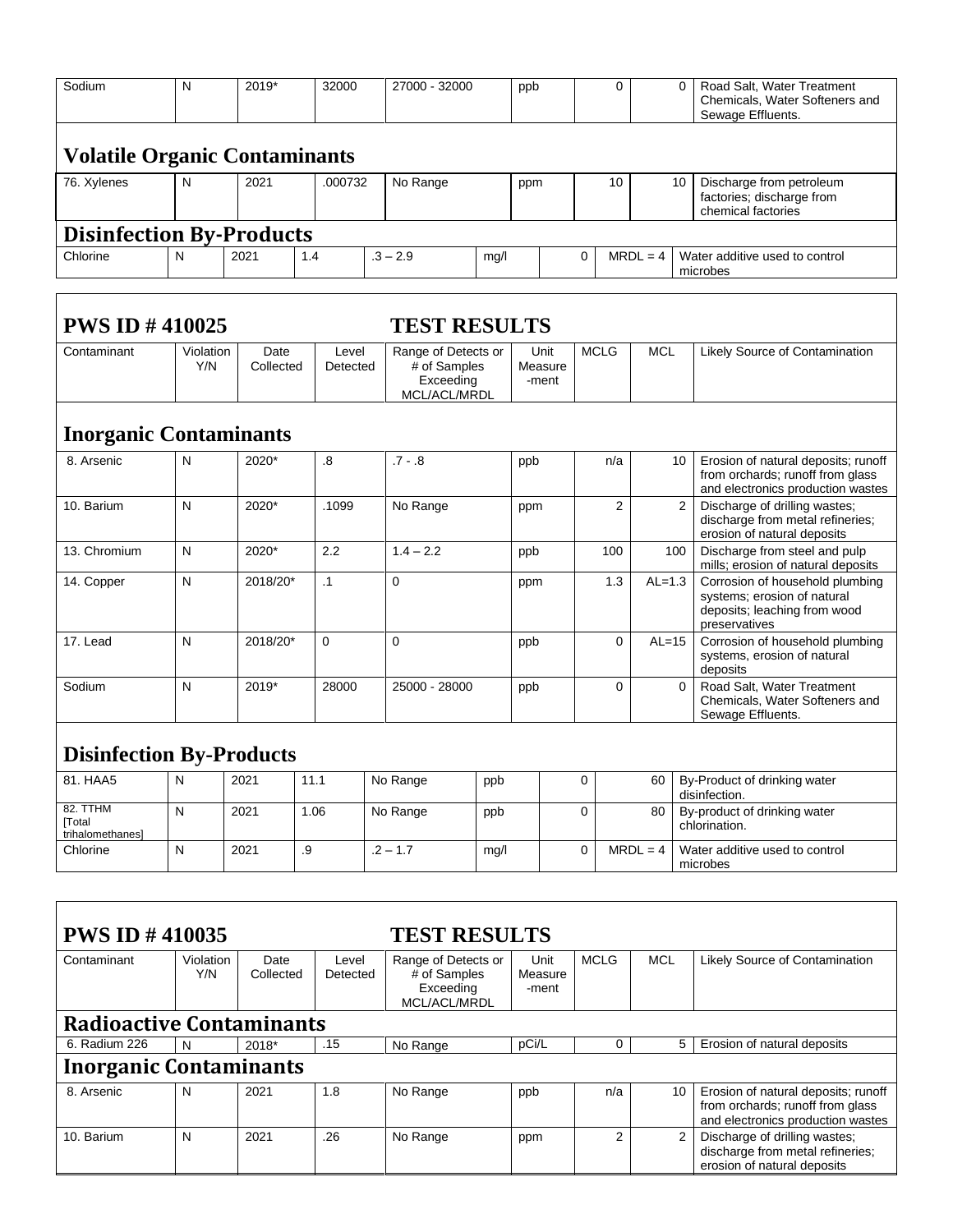| 14. Copper                             | N | 2018/20* | .4    | 0           |     | ppm | 1.3 | $AL=1.3$   | Corrosion of household plumbing<br>systems; erosion of natural<br>deposits; leaching from wood<br>preservatives |
|----------------------------------------|---|----------|-------|-------------|-----|-----|-----|------------|-----------------------------------------------------------------------------------------------------------------|
| 17. Lead                               | N | 2018/20* | 2     | $\mathbf 0$ | ppb |     | 0   | $AL=15$    | Corrosion of household plumbing<br>systems, erosion of natural<br>deposits                                      |
| Sodium                                 | N | 2019*    | 53000 | No Range    | ppb |     | 0   |            | Road Salt, Water Treatment<br>$\Omega$<br>Chemicals, Water Softeners and<br>Sewage Effluents.                   |
| <b>Disinfection By-Products</b>        |   |          |       |             |     |     |     |            |                                                                                                                 |
| 81. HAA5                               | N | 2021     |       | No Range    | ppb | 0   |     | 60         | By-Product of drinking water<br>disinfection.                                                                   |
| 82. TTHM<br>[Total<br>trihalomethanes] | N | 2021     | 2.2   | No Range    | ppb | 0   |     | 80         | By-product of drinking water<br>chlorination.                                                                   |
| Chlorine                               | N | 2021     | .9    | $.3 - 1.4$  | ppm | 0   |     | $MRDL = 4$ | Water additive used to control<br>microbes                                                                      |

| <b>PWS ID #410040</b>                        |                  |                   |                   | <b>TEST RESULTS</b>                                              |                          |                |                |                                                                                                                 |  |  |
|----------------------------------------------|------------------|-------------------|-------------------|------------------------------------------------------------------|--------------------------|----------------|----------------|-----------------------------------------------------------------------------------------------------------------|--|--|
| Contaminant                                  | Violation<br>Y/N | Date<br>Collected | Level<br>Detected | Range of Detects or<br># of Samples<br>Exceeding<br>MCL/ACL/MRDL | Unit<br>Measure<br>-ment | <b>MCLG</b>    | <b>MCL</b>     | Likely Source of Contamination                                                                                  |  |  |
| <b>Inorganic Contaminants</b>                |                  |                   |                   |                                                                  |                          |                |                |                                                                                                                 |  |  |
| 8. Arsenic                                   | N                | 2019*             | .6                | No Range                                                         | ppb                      | n/a            | 10             | Erosion of natural deposits; runoff<br>from orchards; runoff from glass<br>and electronics production wastes    |  |  |
| 10. Barium                                   | N                | 2019*             | .1576             | No Range                                                         | ppm                      | $\overline{2}$ | $\overline{2}$ | Discharge of drilling wastes:<br>discharge from metal refineries;<br>erosion of natural deposits                |  |  |
| 14. Copper                                   | N                | 2018/20*          | $\cdot$ 3         | 0                                                                | ppm                      | 1.3            | $AL=1.3$       | Corrosion of household plumbing<br>systems; erosion of natural<br>deposits; leaching from wood<br>preservatives |  |  |
| 17. Lead                                     | N                | 2018/20*          | 2                 | $\mathbf 0$                                                      | ppb                      | $\Omega$       | $AL=15$        | Corrosion of household plumbing<br>systems, erosion of natural<br>deposits                                      |  |  |
| Sodium                                       | N                | 2019*             | 39000             | No Range                                                         | ppb                      | $\Omega$       | $\Omega$       | Road Salt. Water Treatment<br>Chemicals, Water Softeners and<br>Sewage Effluents.                               |  |  |
| <b>Disinfection By-Products</b>              |                  |                   |                   |                                                                  |                          |                |                |                                                                                                                 |  |  |
| Chlorine                                     | N                | 2021              |                   | $.6 - 1.4$<br>mg/l                                               |                          | 0              | $MRDL = 4$     | Water additive used to control<br>microbes                                                                      |  |  |
|                                              |                  |                   |                   |                                                                  |                          |                |                |                                                                                                                 |  |  |
| <b>PWS ID #410041</b><br><b>TEST RESULTS</b> |                  |                   |                   |                                                                  |                          |                |                |                                                                                                                 |  |  |
| Contaminant                                  | Violation<br>Y/N | Date<br>Collected | Level<br>Detected | Range of Detects or<br># of Samples                              | Unit<br>Measure          | <b>MCLG</b>    | <b>MCL</b>     | Likely Source of Contamination                                                                                  |  |  |

### Exceeding MCL/ACL/MRDL -ment **Radioactive Contaminants** 6. Radium 226 Radium 228 N 2020\* .73 No Range pCi/L 0 5 Erosion of natural deposits **Inorganic Contaminants**<br>8. Arsenic  $\begin{array}{|c|c|c|}\n\hline\nN & 2021\n\end{array}$ 8. Arsenic  $|N|$  2021  $|1.3$   $|0.6 - 1.3$  ppb  $|0.4|$  10 Frosion of natural deposits; runoff from orchards; runoff from glass and electronics production wastes 10. Barium  $\begin{vmatrix} N \\ 2021 \end{vmatrix}$  2021 .19 .169 - .19 .ppm  $\begin{vmatrix} 2 \\ 2 \end{vmatrix}$  2 | Discharge of drilling wastes; discharge from metal refineries; erosion of natural deposits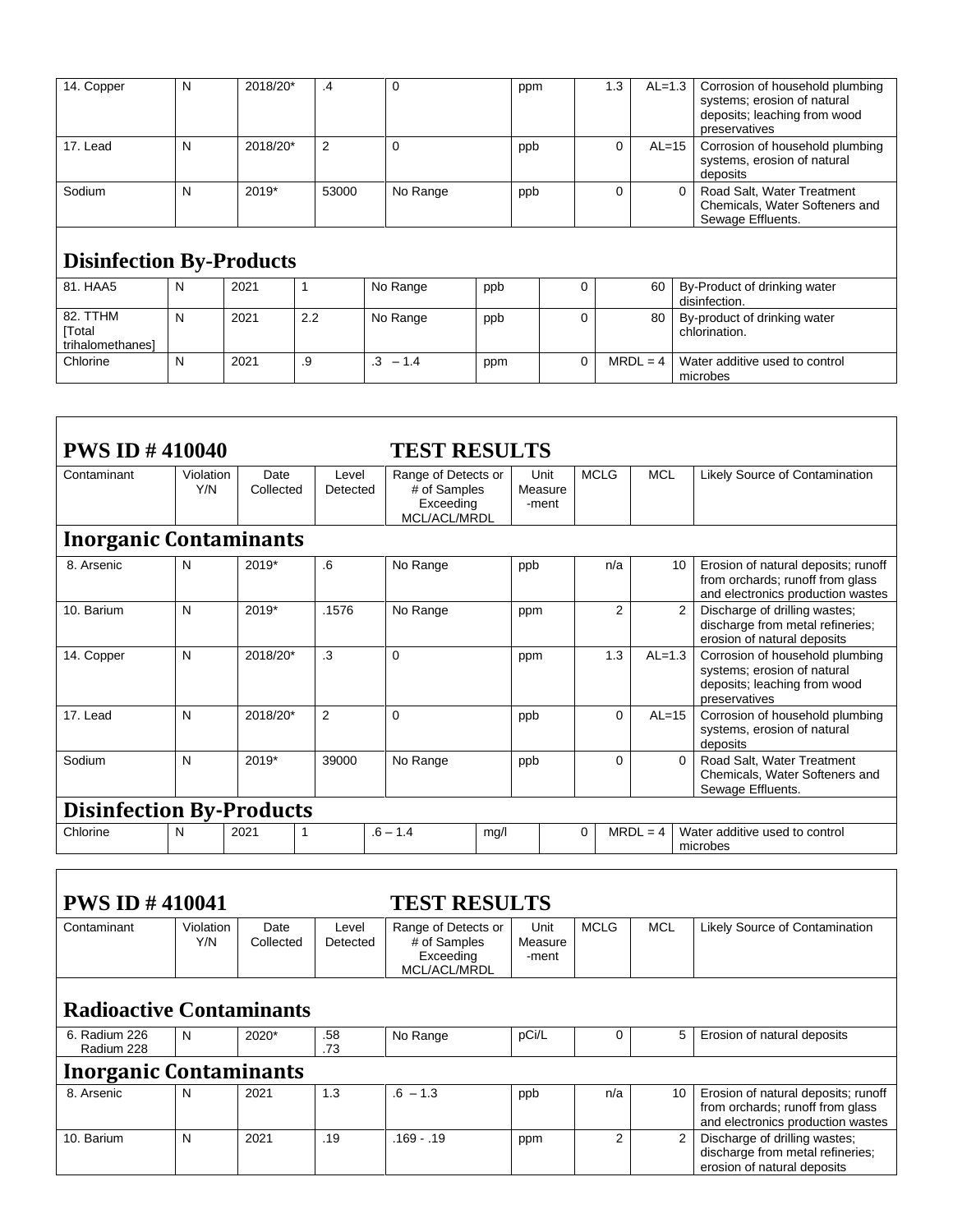| 13. Chromium                                                              | N | 2021     |                | $.5 - 1$     | ppb | 100 | 100      | Discharge from steel and pulp<br>mills; erosion of natural deposits                                                                |
|---------------------------------------------------------------------------|---|----------|----------------|--------------|-----|-----|----------|------------------------------------------------------------------------------------------------------------------------------------|
| 14. Copper                                                                | N | 2017/19* | $\overline{A}$ | $\Omega$     | ppm | 1.3 | $AL=1.3$ | Corrosion of household plumbing<br>systems; erosion of natural<br>deposits; leaching from wood<br>preservatives                    |
| 16. Fluoride                                                              | N | 2021     | .13            | $.118 - .13$ | ppm | 4   |          | Erosion of natural deposits; water<br>additive which promotes strong<br>teeth; discharge from fertilizer and<br>aluminum factories |
| 17. Lead                                                                  | N | 2017/19* |                | $\mathbf 0$  | ppb | 0   | $AL=15$  | Corrosion of household plumbing<br>systems, erosion of natural<br>deposits                                                         |
| 21. Selenium                                                              | N | 2020     | 2.8            | $2.6 - 2.8$  | ppb | 50  | 50       | Discharge from petroleum and<br>metal refineries; erosion of natural<br>deposits; discharge from mines                             |
| Sodium                                                                    | N | 2019*    | 64000          | No Range     | ppb | 0   | $\Omega$ | Road Salt, Water Treatment<br>Chemicals, Water Softeners and<br>Sewage Effluents.                                                  |
| <b>Synthetic Organic Contaminants including Pesticides and Herbicides</b> |   |          |                |              |     |     |          |                                                                                                                                    |
| 34. 1,2-Dibromo 3-<br>Chloropropane                                       | N | 2020*    | 99             | $94 - 99$    | ppb | 0   | 200      | Runoff/leaching from soil fumigant<br>used on soybeans, cotton,<br>pineapples, and orchards                                        |
| 41. Ethylene                                                              | N | 2020*    | 95             | No Range     | ppb | 0   | 50       | Discharge from petroleum                                                                                                           |

| dibromide                                    |                                 |      |      |            |      |   |            | refineries                                    |  |  |  |  |  |
|----------------------------------------------|---------------------------------|------|------|------------|------|---|------------|-----------------------------------------------|--|--|--|--|--|
|                                              | <b>Disinfection By-Products</b> |      |      |            |      |   |            |                                               |  |  |  |  |  |
| 82. TTHM<br><b>Total</b><br>trihalomethanesl | N                               | 2021 | 1.02 | No Range   | ppb  | 0 | 80         | By-product of drinking water<br>chlorination. |  |  |  |  |  |
| Chlorine                                     | N                               | 2021 |      | $-2 - 2.1$ | mg/l | 0 | $MRDL = 4$ | Water additive used to control<br>microbes    |  |  |  |  |  |

| <b>PWS ID #410042</b>                        |                               |                   |                   | <b>TEST RESULTS</b>                                              |                          |             |                 |          |                                                                                                                 |  |  |  |
|----------------------------------------------|-------------------------------|-------------------|-------------------|------------------------------------------------------------------|--------------------------|-------------|-----------------|----------|-----------------------------------------------------------------------------------------------------------------|--|--|--|
| Contaminant                                  | Violation<br>Y/N              | Date<br>Collected | Level<br>Detected | Range of Detects or<br># of Samples<br>Exceeding<br>MCL/ACL/MRDL | Unit<br>Measure<br>-ment | <b>MCLG</b> | <b>MCL</b>      |          | Likely Source of Contamination                                                                                  |  |  |  |
|                                              | <b>Inorganic Contaminants</b> |                   |                   |                                                                  |                          |             |                 |          |                                                                                                                 |  |  |  |
| 10. Barium                                   | N                             | 2019*             | .1234             | No Range                                                         | ppm                      |             | 2               | 2        | Discharge of drilling wastes;<br>discharge from metal refineries;<br>erosion of natural deposits                |  |  |  |
| 14. Copper                                   | N                             | 2017/19*          | $\cdot$ .2        | $\Omega$                                                         | ppm                      |             | 1.3<br>$AL=1.3$ |          | Corrosion of household plumbing<br>systems; erosion of natural<br>deposits; leaching from wood<br>preservatives |  |  |  |
| 17. Lead                                     | N                             | 2017/19*          | 1                 | 0                                                                | ppb                      |             | 0               | $AL=15$  | Corrosion of household plumbing<br>systems, erosion of natural<br>deposits                                      |  |  |  |
| Sodium                                       | N                             | 2019*             | 19000             | No Range                                                         | ppb                      |             | 0               | $\Omega$ | Road Salt, Water Treatment<br>Chemicals, Water Softeners and<br>Sewage Effluents.                               |  |  |  |
| <b>Disinfection By-Products</b>              |                               |                   |                   |                                                                  |                          |             |                 |          |                                                                                                                 |  |  |  |
| 82. TTHM<br><b>Total</b><br>trihalomethanesl | N                             | $2018*$           | 5.94              | No Range                                                         | ppb                      | $\Omega$    | 80              |          | By-product of drinking water<br>chlorination.                                                                   |  |  |  |
| Chlorine                                     | N                             | 2021<br>1         |                   | $.3 - 1.8$                                                       | mg/l                     | $\Omega$    | $MRDL = 4$      |          | Water additive used to control<br>microbes                                                                      |  |  |  |

| <b>PWS ID <math>\#</math> 410044</b> |                  |                   |                   | <b>TEST RESULTS</b>                                              |                          |      |            |                                |
|--------------------------------------|------------------|-------------------|-------------------|------------------------------------------------------------------|--------------------------|------|------------|--------------------------------|
| Contaminant                          | Violation<br>Y/N | Date<br>Collected | Level<br>Detected | Range of Detects or<br># of Samples<br>Exceeding<br>MCL/ACL/MRDL | Unit<br>Measure<br>-ment | MCLG | <b>MCL</b> | Likely Source of Contamination |